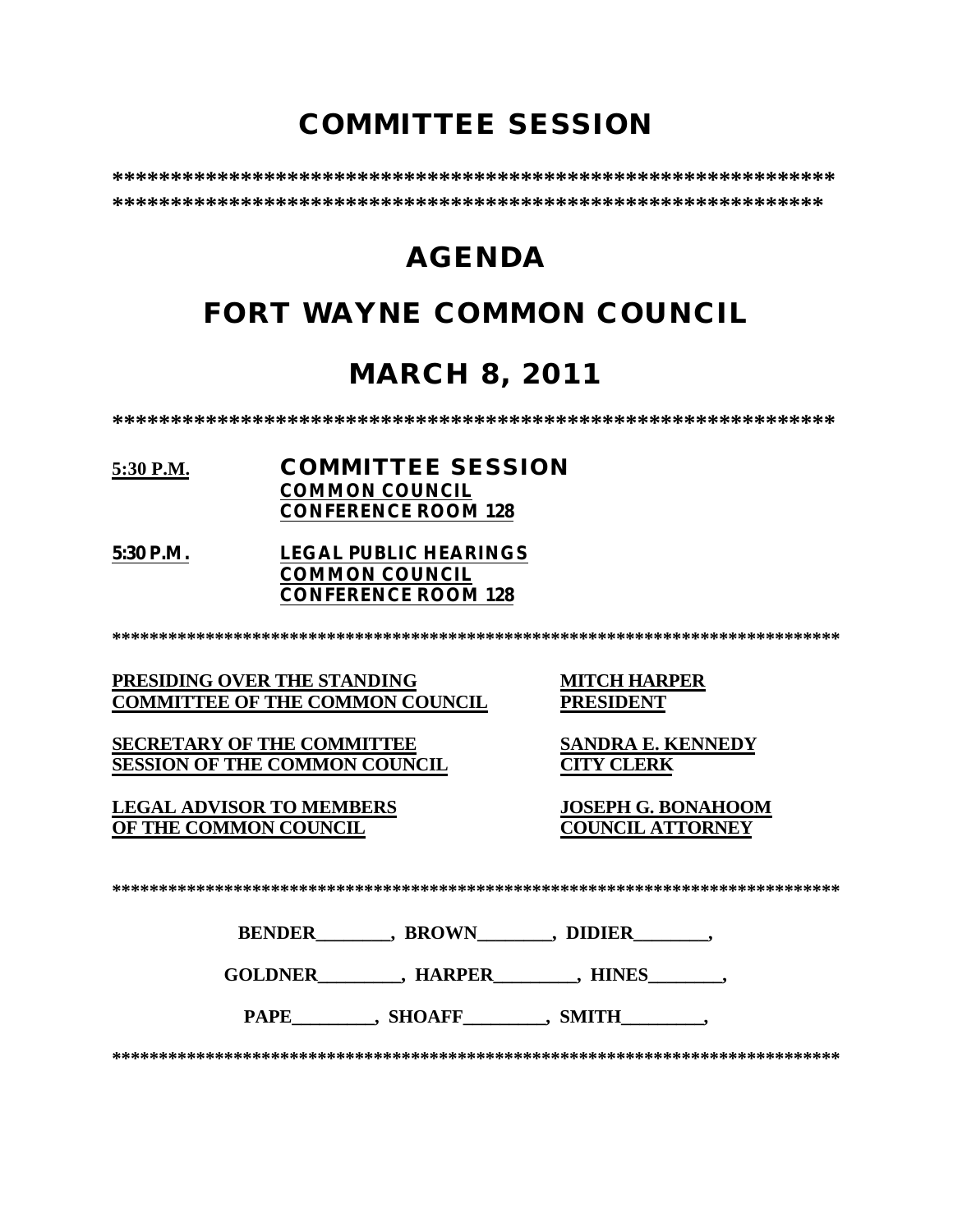**\*\*\*\*\*\*\*\*\*\*\*\*\*\*\*\*\*\*\*\*\*\*\*\*\*\*\*\*\*\*\*\*\*\*\*\*\*\*\*\*\*\*\*\*\*\*\*\*\*\*\*\*\*\*\*\*\*\*\*\*\*\*\*\*\*\*\*\*\*\*\*\*\*\*\*\*\*\***

# **ORDER OF THE AGENDA**

**\*\*\*\*\*\*\*\*\*\*\*\*\*\*\*\*\*\*\*\*\*\*\*\*\*\*\*\*\*\*\*\*\*\*\*\*\*\*\*\*\*\*\*\*\*\*\*\*\*\*\*\*\*\*\*\*\*\*\*\*\*\*\*\*\*\*\*\*\*\*\*\*\*\*\*\*\*\***

### **1. ROLL CALL**

### **2. ADOPTION OF THE AGENDA**

- **3. LEGAL PUBLIC HEARINGS PAGE 3**
- **4. DISCUSSION OF PENDING ORDINANCES AND RESOLUTIONS – PAGES 4 THRU 6**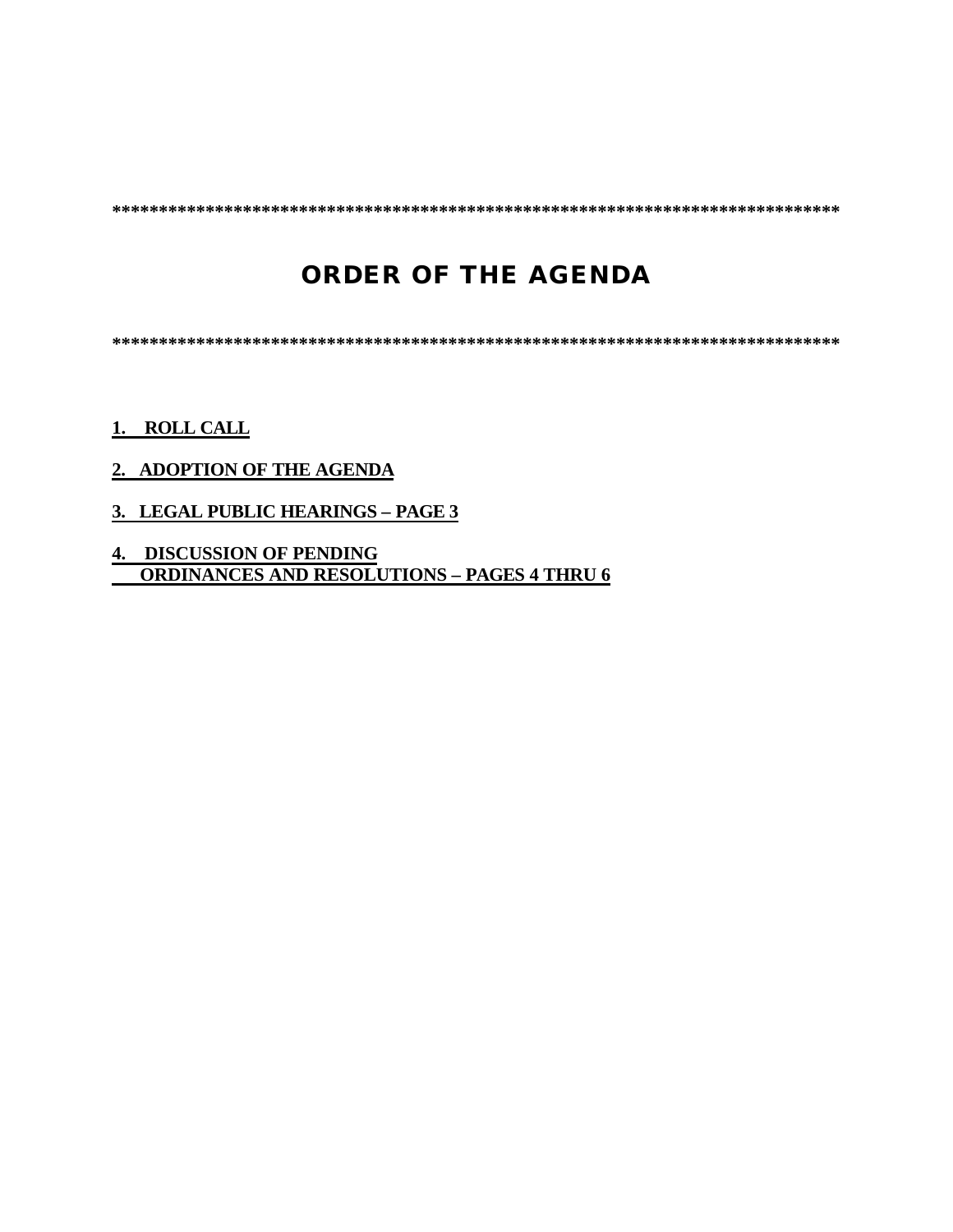## **LEGAL PUBLIC HEARINGS \_\_\_\_\_\_\_\_\_\_\_\_\_\_\_\_\_\_\_\_\_\_\_\_\_\_\_\_\_\_\_\_\_\_\_\_\_\_\_\_\_\_\_\_\_\_\_\_\_\_\_\_**

| <b>FINANCE COMMITTEE</b>                                                                                                                                                                                                                                                                                                                                                                                     |
|--------------------------------------------------------------------------------------------------------------------------------------------------------------------------------------------------------------------------------------------------------------------------------------------------------------------------------------------------------------------------------------------------------------|
| Thomas E. Smith - Chair<br>Elizabeth M. Brown - Co-Chair<br><b>All Council Members</b>                                                                                                                                                                                                                                                                                                                       |
| $R-11-02-16$<br>A CONFIRMING RESOLUTION designating an "Economic<br>Revitalization Area" under I.C. 6-1.1-12.1 for property commonly<br>known as 2424 West State Boulevard, Fort Wayne, Indiana 46808<br>(Press Seal Gasket Corporation)<br>Total cost of \$449,000 - they will purchase<br>and<br>Install new manufacturing equipment - 80<br>full-time jobs will be retained as a result of<br>the project |
|                                                                                                                                                                                                                                                                                                                                                                                                              |
|                                                                                                                                                                                                                                                                                                                                                                                                              |

### **REGULATIONS COMMITTEE**

*John Shoaff – Chair Thomas F. Didier – Co-Chair All Council Members*

### **G-11-02-10**

**AN ORDINANCE amending the Thoroughfare Plan of the City Comprehensive ("Master") Plan by vacating public right-of-way Property to be vacated is located on the Taylor University Campus – approval will clean up title work and allow properties to be combined**

**PUBLIC HEARING ONLY**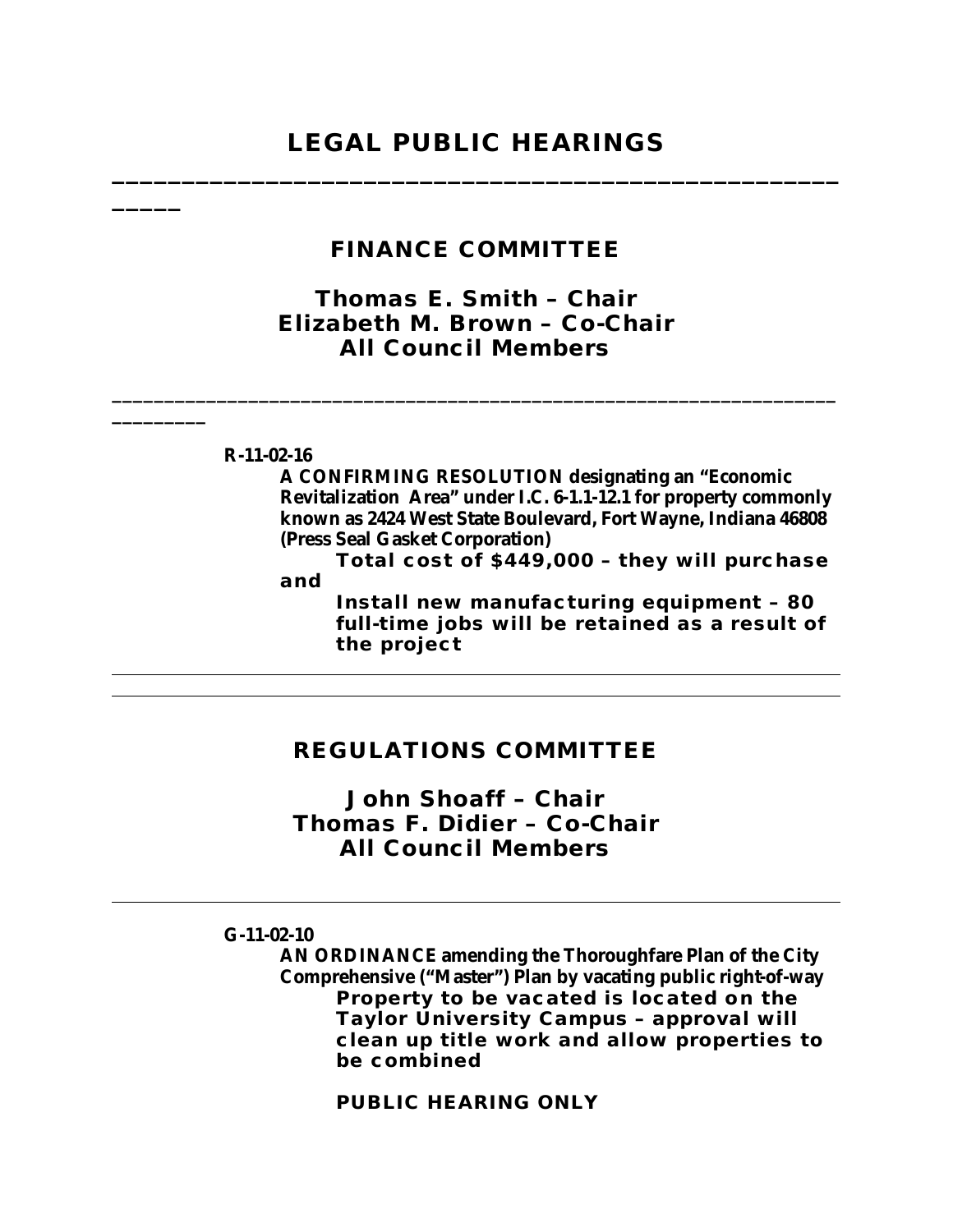# **ORDINANCES AND RESOLUTIONS UP FOR DISCUSSION**

**\*\*\*\*\*\*\*\*\*\*\*\*\*\*\*\*\*\*\*\*\*\*\*\*\*\*\*\*\*\*\*\*\*\*\*\*\*\*\*\*\*\*\*\*\*\*\*\*\*\*\*\*\*\*\*\*\*\*\*\*\*\***

# **CITY UTILITIES COMMITTEE**

**ACTION**

**No Ordinances or Resolutions up for discussion**

### **FINANCE COMMITTEE**

*Thomas E. Smith – Chair Elizabeth M. Brown – Co-Chair All Council Members*

**R-11-02-16**

**A CONFIRMING RESOLUTION designating an "Economic Revitalization Area" under I.C. 61.1-12.1 for property commonly known as 2424 West State Boulevard, Fort Wayne, Indiana 46808 (Press Seal Gasket Corporation)**

**Total cost of \$449,000 – they will purchase and install new manufacturing equipment – 80 full-time jobs will be retained as a result of the project**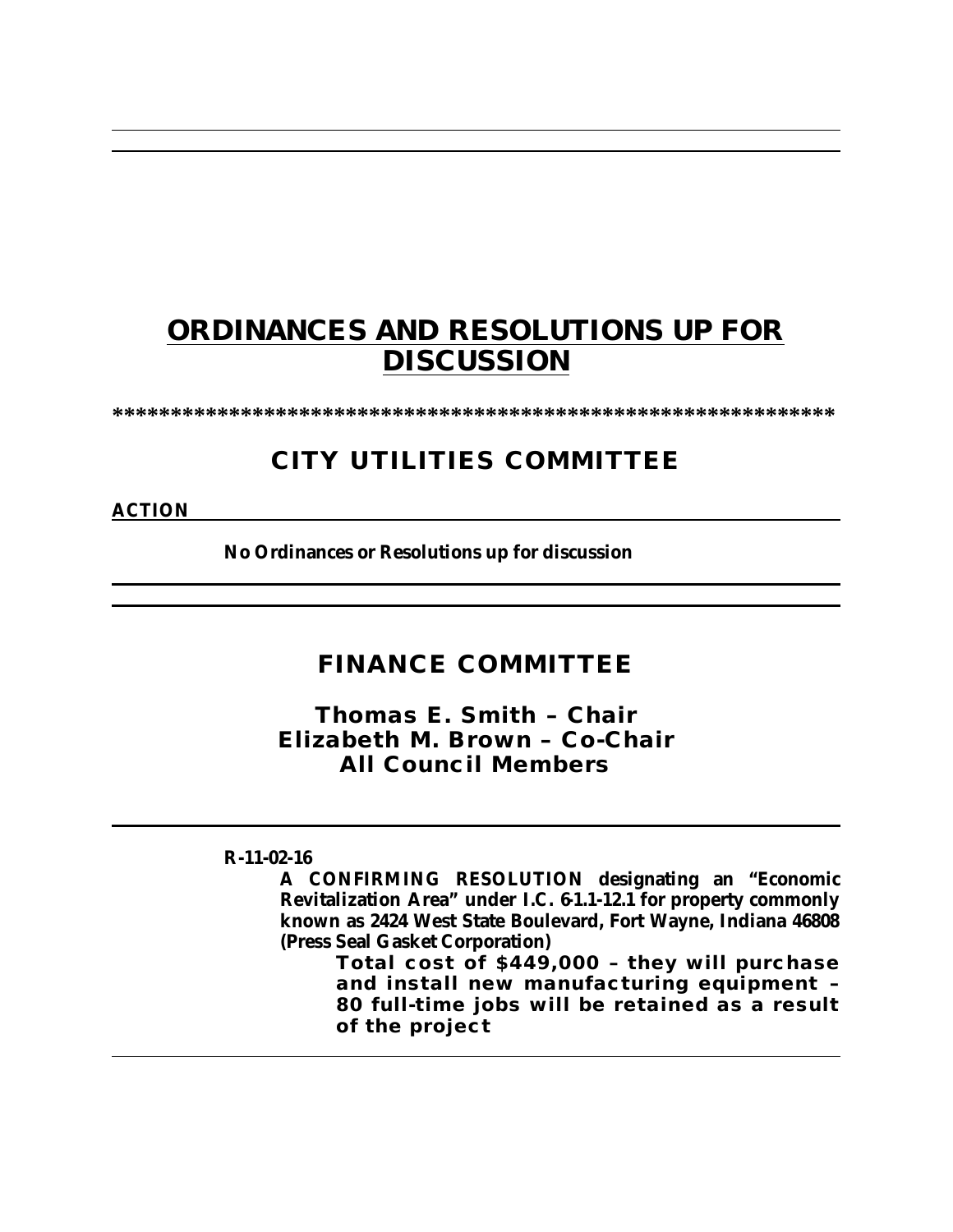### **FINANCE COMMITTEE CONTINUED**

### **ACTION**

#### **R-11-03-05**

**A DECLARATORY RESOLUTION designating an "Economic Revitalization Area" under I.C. 6-1.1-12.1 for property commonly known as 4202 Piper Drive, Fort Wayne, Indiana 46809 (WM Acquisition, LLC)**

> **Total cost of \$741,092 – they will be purchasing Manufacturing equipment from a distressed manufacturing operation in Fort Wayne. 20 fulltime jobs will be created as a result of the project**

> **This Resolution is to be introduced and voted upon for passage tonight at the Regular Session**

### **REGULATIONS COMMITTEE**

*John Shoaff – Chair Thomas F. Didier – Co-Chair All Council Members*

**G-10-05-01**

**AN ORDINANCE amending the Thoroughfare Plan of the City Comprehensive ("Master") Plan by vacating public right-of-way St. Paul's Evangelical Lutheran Church – to vacate the eastern portion of the 14 foot wide east-west alley just north of St. Paul's Church on Barr Street**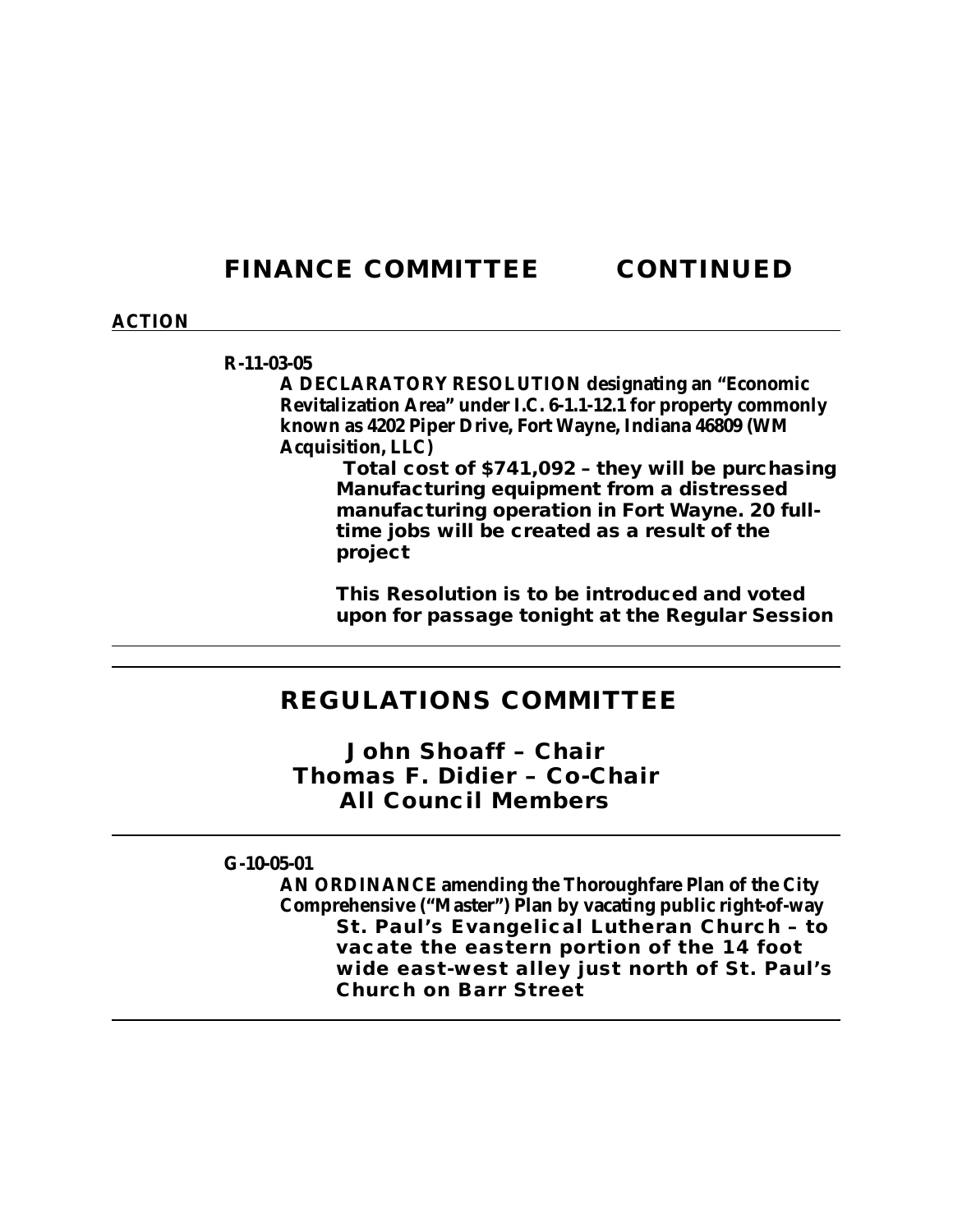## **REGULATIONS COMMITTEE CONTINUED**

### **ACTION**

**G-10-11-12 AN ORDINANCE amending the Thoroughfare Plan of the City Comprehensive ("Master") Plan by vacating public right-of-way Vacate alley right-of-way, on the north side of Lot 134, beginning at South Lafayette and extending 107 feet west to the northsouth alley**

### **PUBLIC WORKS COMMITTEE**

**No Ordinances or Resolutions up for discussion**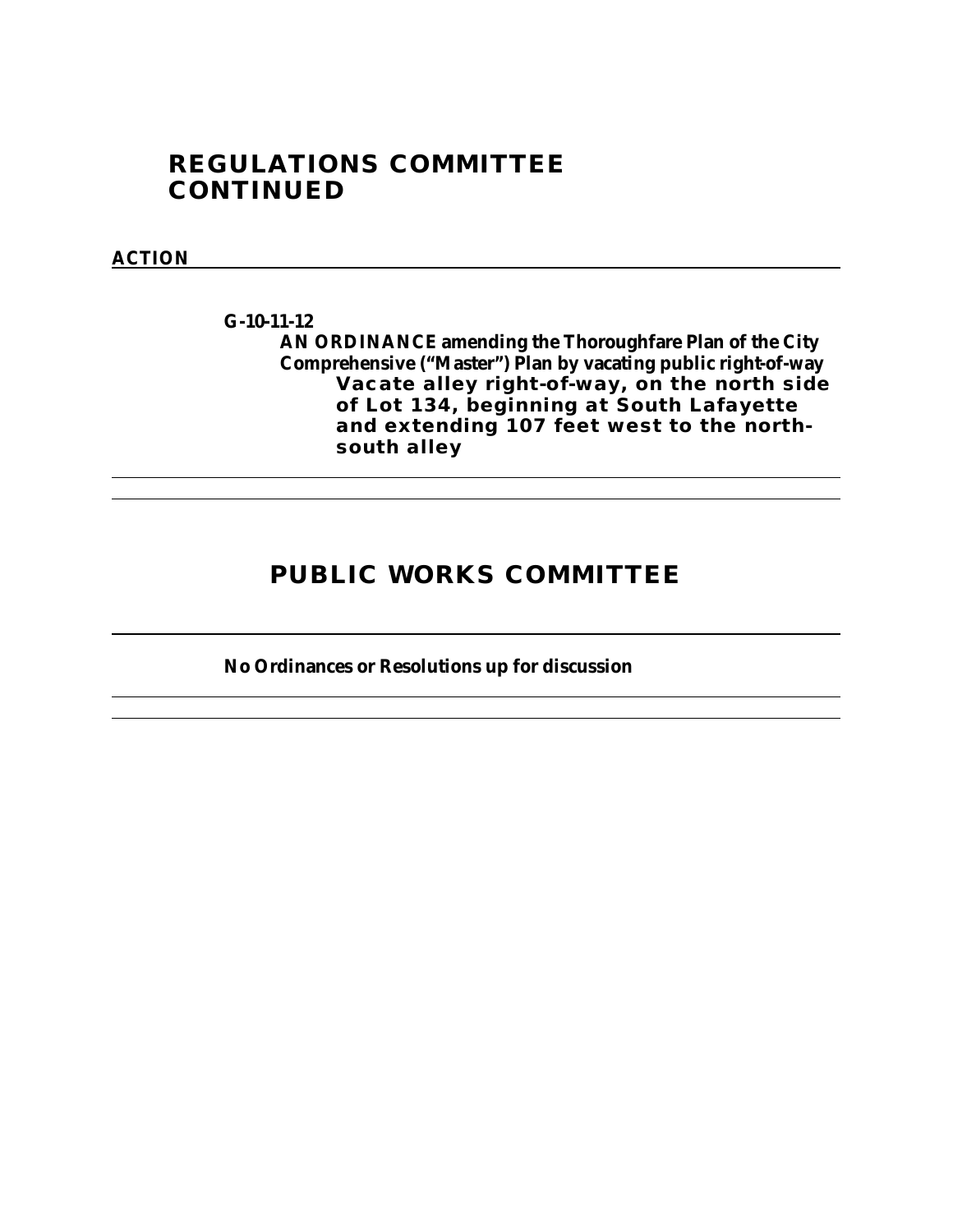# **REGULAR SESSION**

## **AGENDA**

## **FORT WAYNE COMMON COUNCIL**

# **MARCH 8, 2011**

### **REGULAR SESSION IMMEDIATELY FOLLOWING COMMITTEE SESSION COMMON COUNCIL CHAMBERS ROOM 126**

**PRESIDING OVER THE STANDING MITCH HARPER COMMITTEE OF THE COMMON COUNCIL PRESIDENT**

**SECRETARY OF THE REGULAR SANDRA E. KENNEDY SESSION OF THE COMMON COUNCIL CITY CLERK**

**LEGAL ADVISOR TO MEMBERS JOSEPH G. BONAHOOM OF THE COMMON COUNCIL** 

**BENDER\_\_\_\_\_\_\_\_, BROWN\_\_\_\_\_\_\_\_\_, DIDIER\_\_\_\_\_\_\_\_\_,**

**GOLDNER\_\_\_\_\_\_\_\_\_, HARPER\_\_\_\_\_\_\_\_\_, HINES\_\_\_\_\_\_\_\_\_,**

PAPE\_\_\_\_\_\_\_\_\_, SHOAFF\_\_\_\_\_\_\_\_, SMITH\_\_\_\_\_\_\_\_,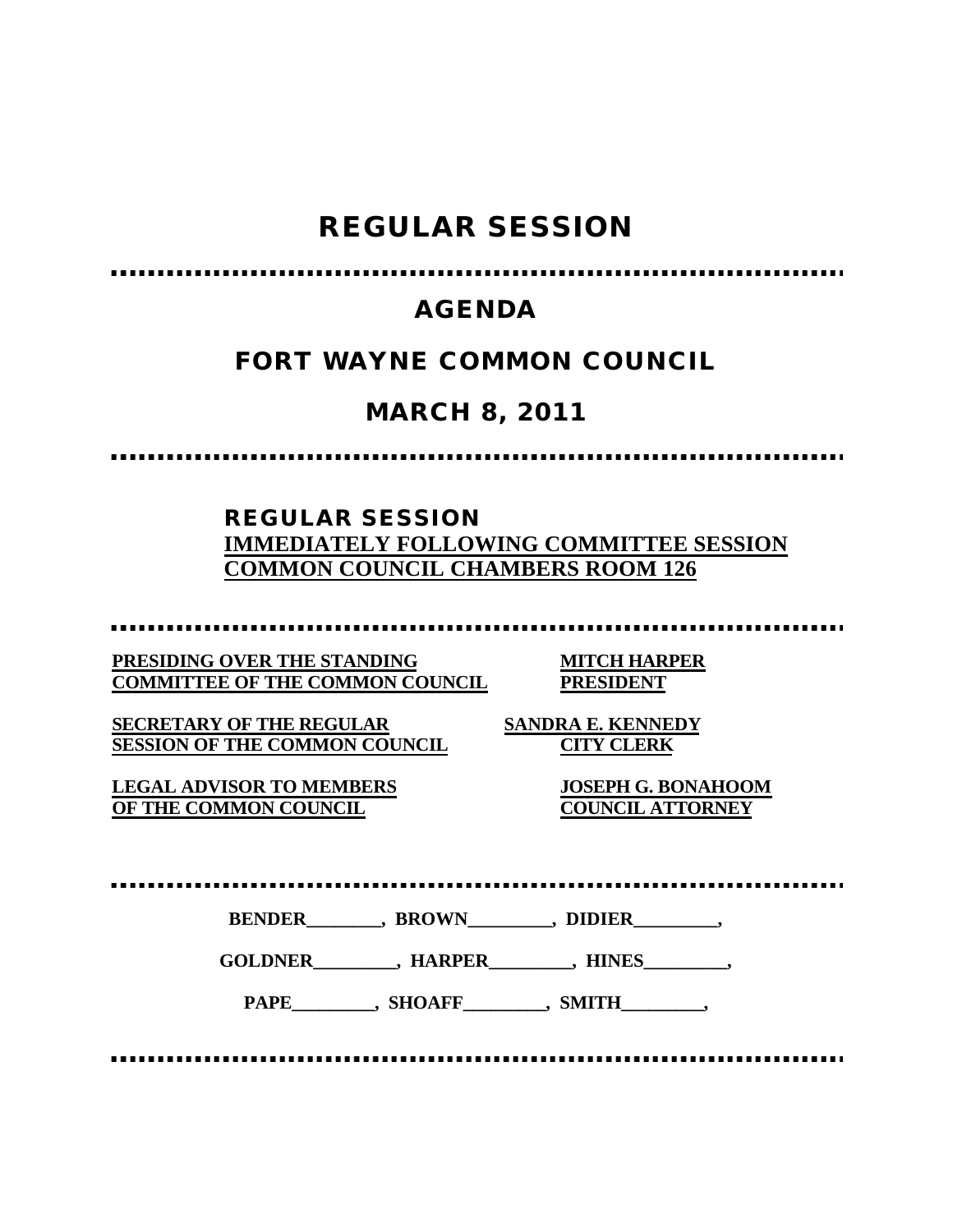## **ORDER OF THE AGENDA**

**PRESENTATION OF NATIONAL COLORS SERGEANT-AT-ARMS**

**ROLL CALL SANDRA E. KENNEDY CITY CLERK**

**ADOPTION OF THE AGENDA**

**PRESIDENT'S REPORT AND COMMENTS MITCH HARPER**

**PRESIDENT**

### **INTRODUCTION OF ORDINANCES AND RESOLUTIONS – PAGES 3 THRU 5**

### **PASSAGE OF ORDINANCES AND RESOLUTIONS – PAGES 6 THRU 11**

**MISCELLANEOUS BUSINESS**

**CHAIR OPEN FOR COMMENTS – FROM CITIZENS AND COUNCIL MEMBERS**

**RETIREMENT OF COLORS**

**ADJOURNMENT**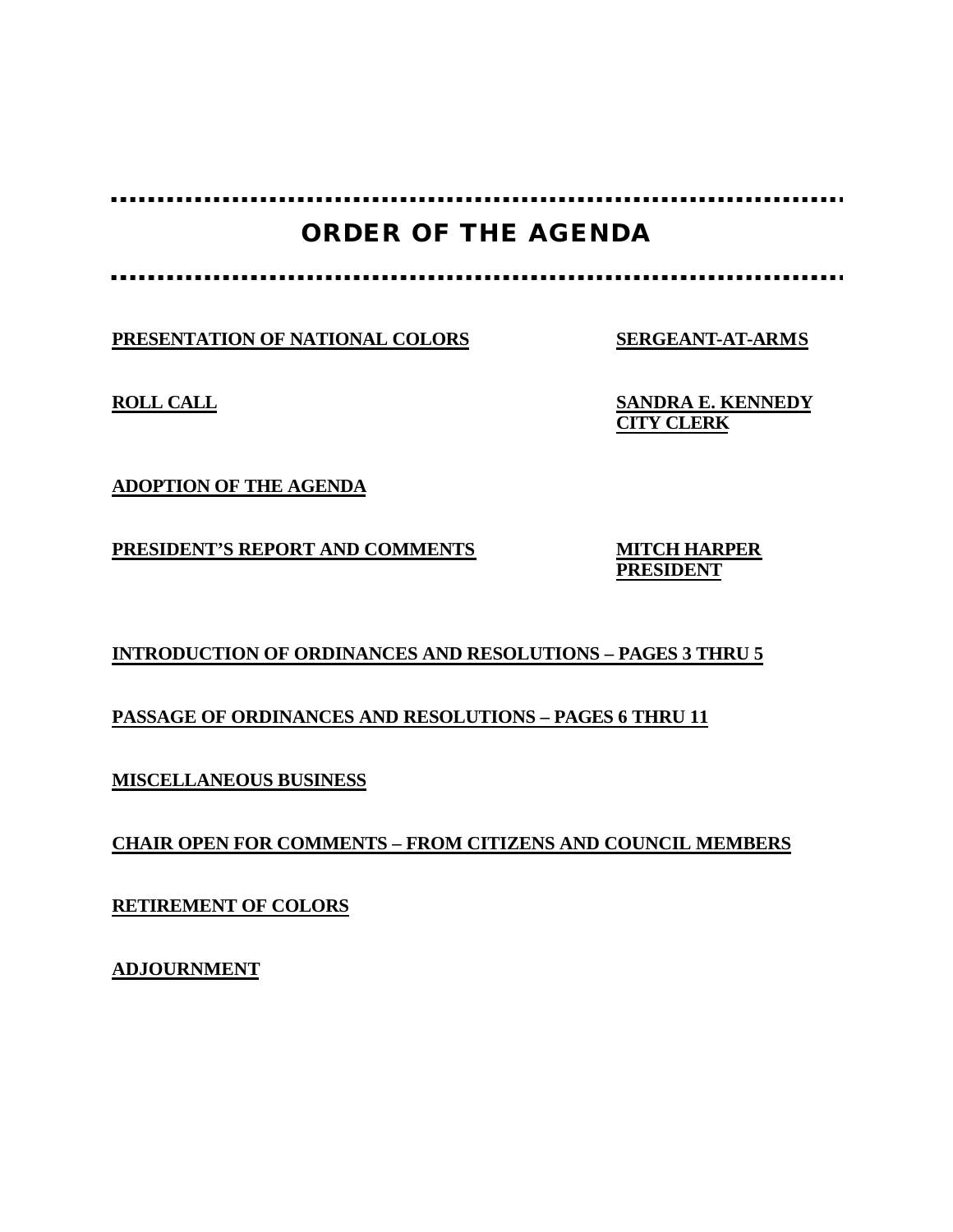### **ORDINANCES AND RESOLUTIONS UP FOR INTRODUCTION**

### **CITY UTILITIES COMMITTEE**

*Glynn A. Hines – Chair Marty Bender – Co-Chair All Council Members*

### **ACTION**

#### **S-11-03-03**

**AN ORDINANCE approving Professional Engineering Services Contract – Combined Sewer Pump Station (CSPS) Improvements Amendment No. 2 – for final design – Res. #2282-2010, W.O. #75449 between Donohue and Associates and the City of Fort Wayne, Indiana, in connection with the Board of Public Works Total cost of \$824,249** 

#### **S-11-03-04**

**AN ORDINANCE approving Professional Engineering Services Contract – St. Joseph/Beckett Run Equalization Facility Res. #2308-2010, W.O. #75589 between HNTB Corporation and the City of Fort Wayne, Indiana, in connection with the Board of Public Works**

**Total cost of \$319,000**

#### **S-11-03-07**

**AN ORDINANCE approving Construction Contract: Filtration Plant 3 Flocculation Mechanical Improvements Phase II – Res. 2287-2010, W.O. #65919 between Mason Engineering and Construction Inc. and the City of Fort Wayne, Indiana, in connection with the Board of Public Works Total cost of \$183,500**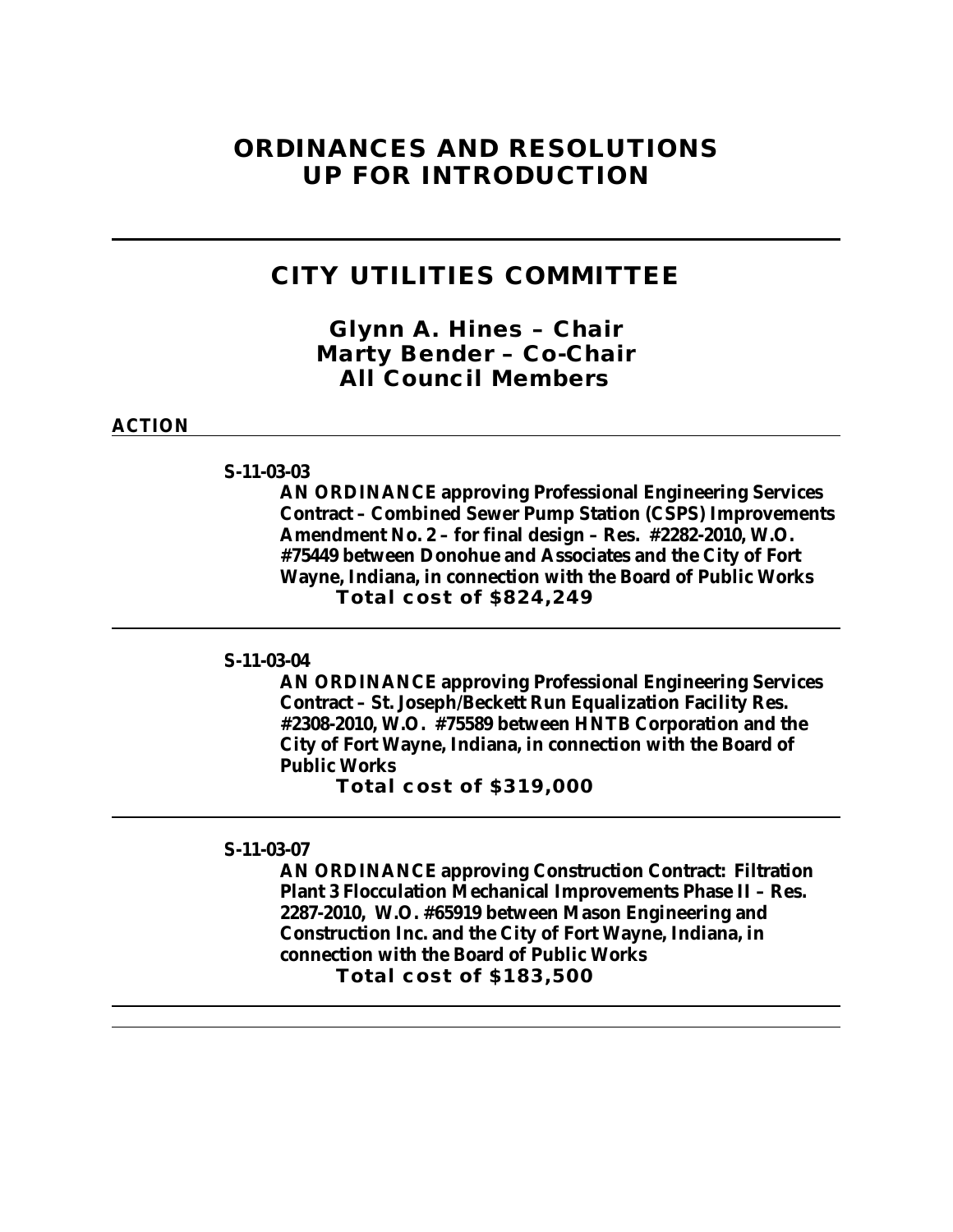### **FINANCE COMMITTEE**

*Thomas E. Smith – Chair Elizabeth M. Brown – Co-Chair All Council Members*

### **ACTION**

**R-11-03-05**

**A DECLARATORY RESOLUTION designating an "Economic Revitalization Area" under I.C. 6-1.1-12.1 for property commonly known as 4202 Piper Drive, Fort Wayne, Indiana 46809 (WM Acquisition, LLC)**

**Total cost of \$741,092 – 20 full-time jobs will be created as a result of the project**

**To be passed this evening**

#### **R-11-03-06**

**A CONFIRMING RESOLUTION designating an "Economic Revitalization Area" under I.C. 6-1.1-12.1 for property commonly known as 4202 Piper Acquisition, LLC) Total cost of \$741,092 – 20 full-time jobs will be created as a result of the project**

**Public Hearing 3-22-11 – 5:30 P.M.**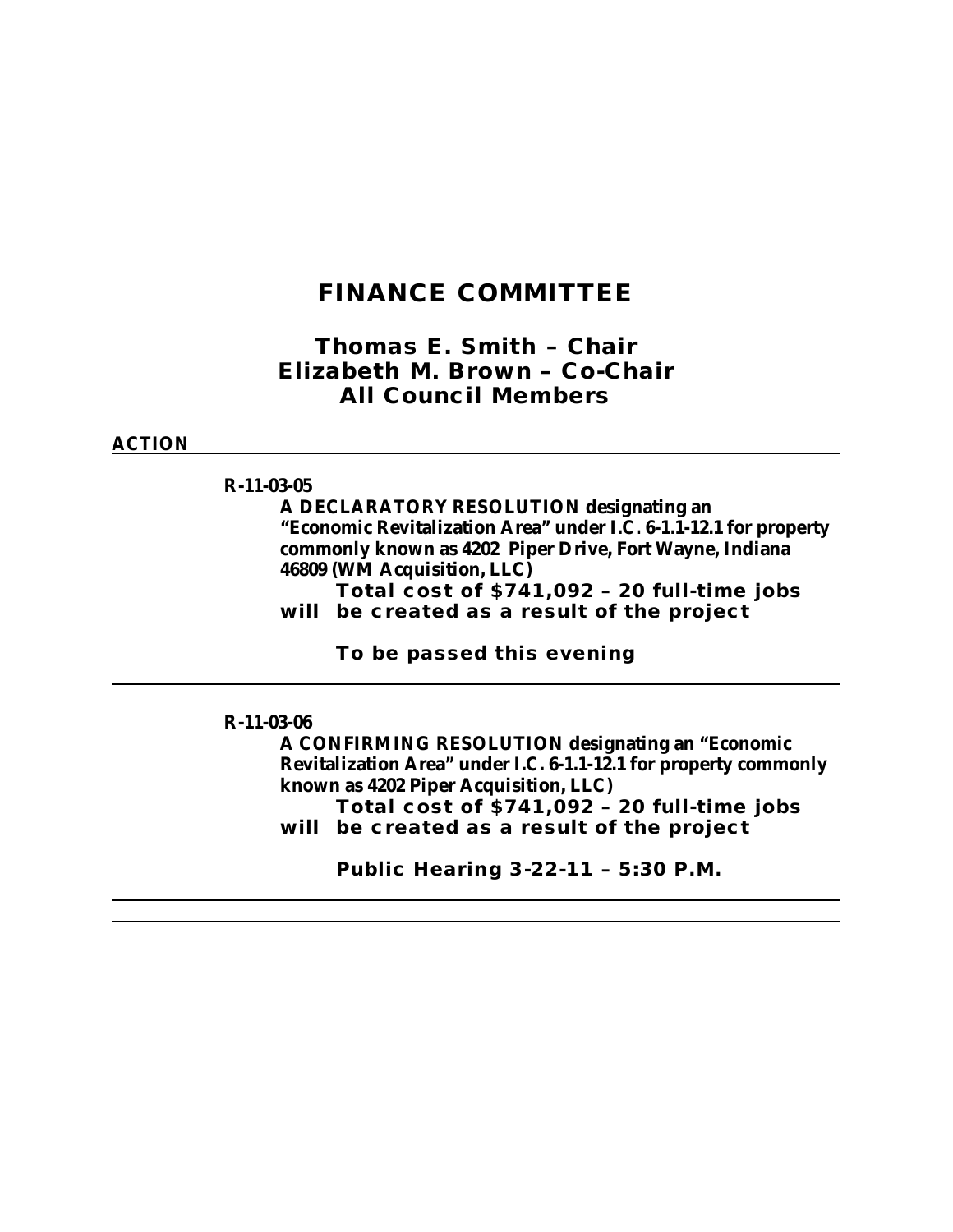### **REGULATIONS COMMITTEE**

*John Shoaff - Chair Thomas F. Didier – Co-Chair All Council Members*

#### **ACTION**

**G-11-03-02**

**AN ORDINANCE amending the Thoroughfare Plan of the City Comprehensive ("Master") Plan by vacating public right-of-way Vacate Beach Street, from Spring Street, north to an east-west alley**

**Public Hearing 3-22-11 - 5:30 P.M.**

#### **Z-11-03-01**

**AN ORDINANCE amending the City of Fort Wayne Zoning Map No. R-03 (Sec. 8 of Adams Township)**

**To rezone approximately 0.49 acres of property from CM2 – Limited Retail and Commercial to RP-Planned Residential – to be used for multiple-family housing** 

## **PUBLIC WORKS COMMITTEE**

**No Ordinances or Resolutions up for introduction**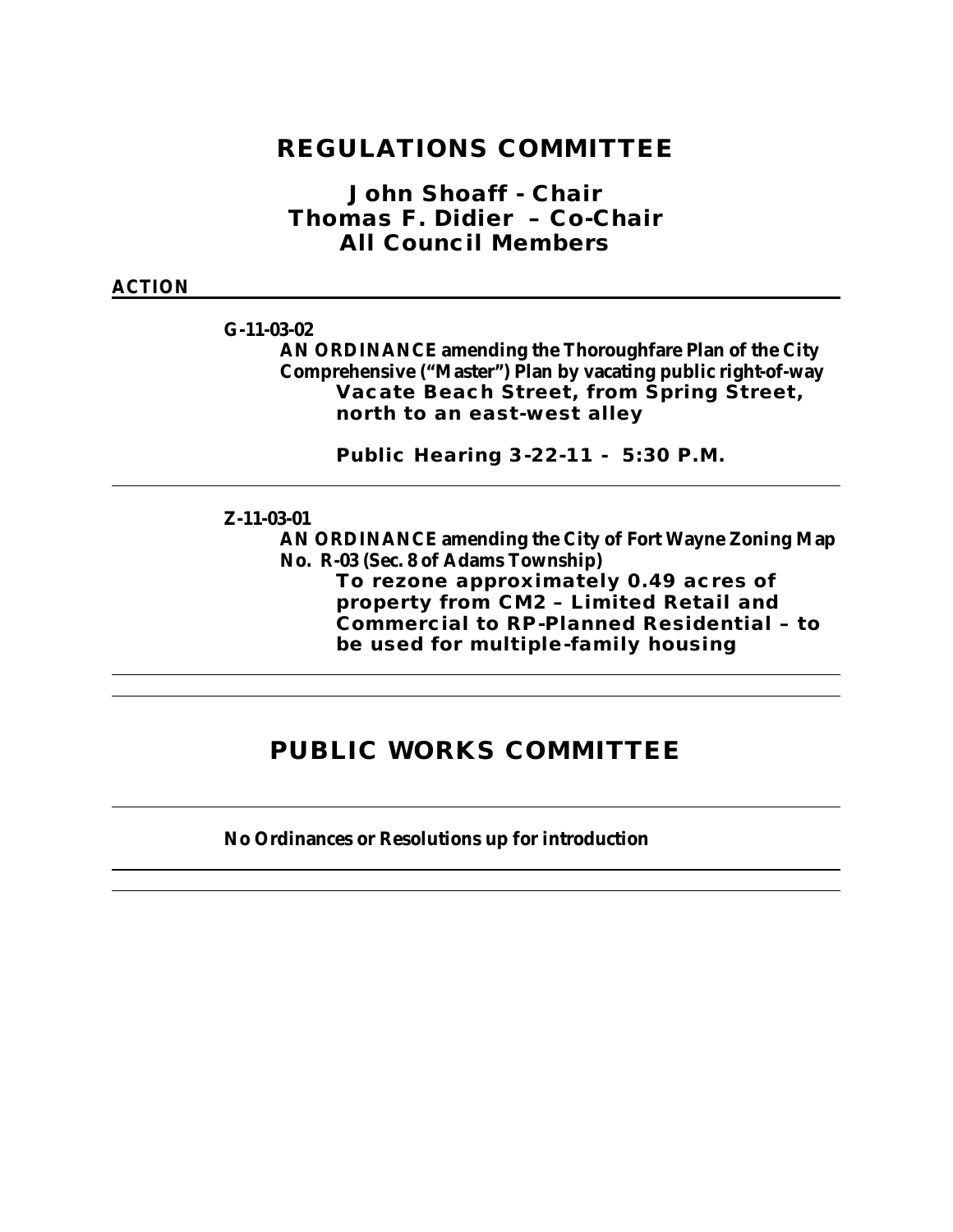### **ORDINANCES AND RESOLUTIONS UP FOR PASSAGE**

### **CITY UTILITIES COMMITTEE**

*Glynn A. Hines – Chair Marty Bender – Co-Chair All Council Members*

### **ACTION**

**DO PASS S-11-02-12**

**AN ORDINANCE approving the awarding of ITB #3320 – annual requirements for the purchase of large (commercial) water meters by the City of Fort Wayne, Indiana, by and through its Department of Purchasing and Elster Amco Water Inc. for the Water Maintenance & Service Department Total cost of \$282,020**

### **DO PASS S-11-02-14**

**AN ORDINANCE approving General Open Cut Sewers Res. #2201-2009, W.O. #75395 between T-E Incorporated and the City of Fort Wayne, Indiana, in connection with the Board of Public Works**

**Total cost of \$298,500**

#### **DO PASS S-11-02-17**

**AN ORDINANCE approving construction reimbursement agreement City Utilities Construction and Relocation Diebold Road Reconstruction Project Phase 1 – Improvement Resolution No. 2385-2010 between Parkview Health System, Inc. and the City of Fort Wayne, Indiana, in connection with the Board of Public Works**

**Total cost of (\$249,128 – Estimated)**

## **CITY UTILITIES COMMITTEE CONTINUED**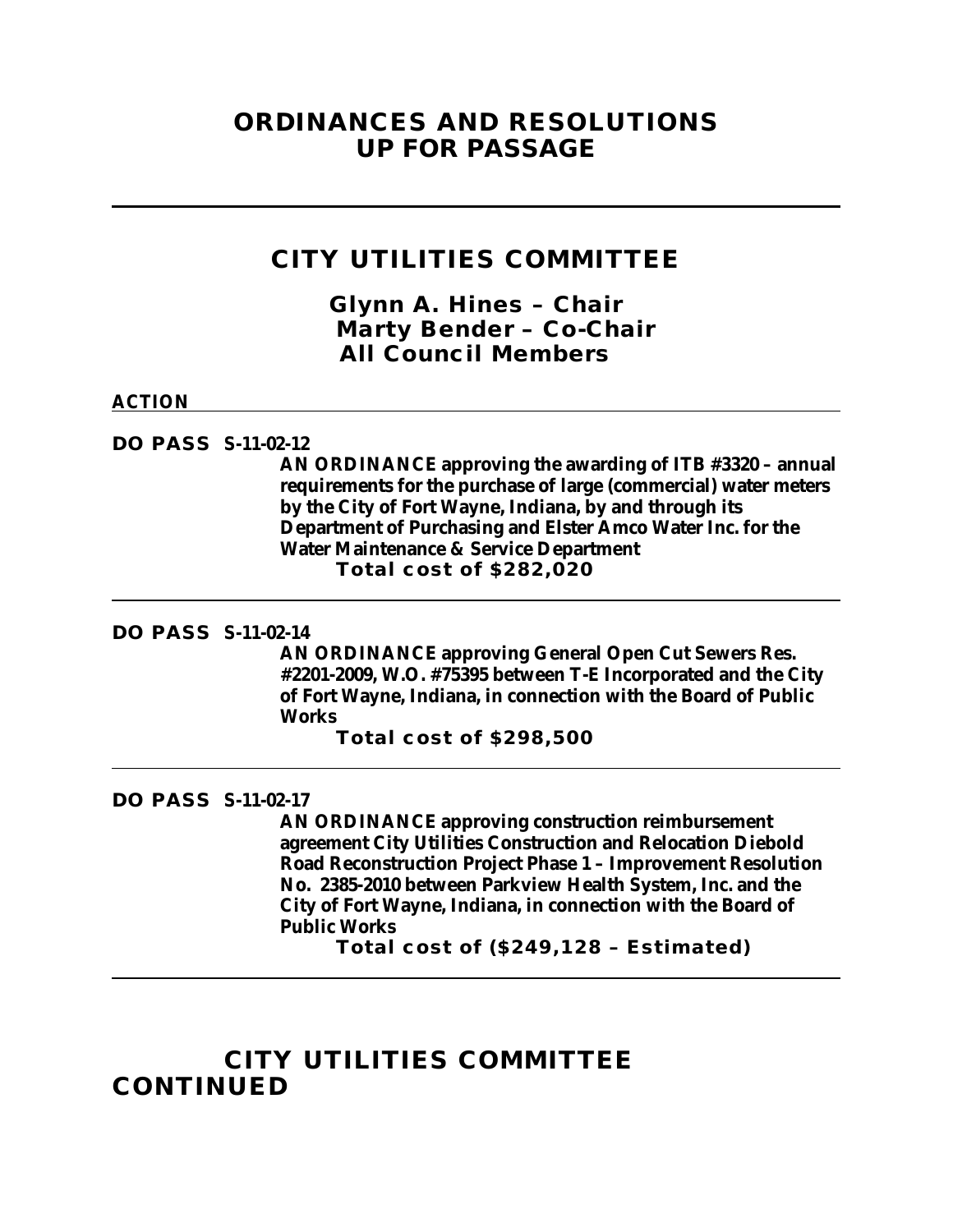**DO PASS S-11-02-21 AN ORDINANCE approving Pontiac Street Sewer Separation; Res. #23-2010, W.O. #75494 between Miller Contracting Group and the City of Fort Wayne, Indiana, in connection with the Board of Public Works Total cost of \$752,100.25**

### **FINANCE COMMITTEE**

*Thomas E. Smith - Chair Elizabeth M. Brown – Co-Chair All Council Members*

### **R-11-02-16**

**A CONFIRMING RESOLUTION designating an "Economic Revitalization Area" for property commonly known as 2424 West State Boulevard (Press Seal Gasket Corporation)**

**Total cost of \$449,000 – new equipment will be** 

**Purchased and 80 full-time jobs will be retained**

#### **R-11-03-05**

**A DECLARATORY RESOLUTION designating an "Economic Revitalization Area" for property commonly known as 4202 Piper Drive, Fort Wayne, Indiana 46809 (WM Acquisition, LLC) Total cost of \$741,092 – 20 full-time jobs will be created as a result of the project**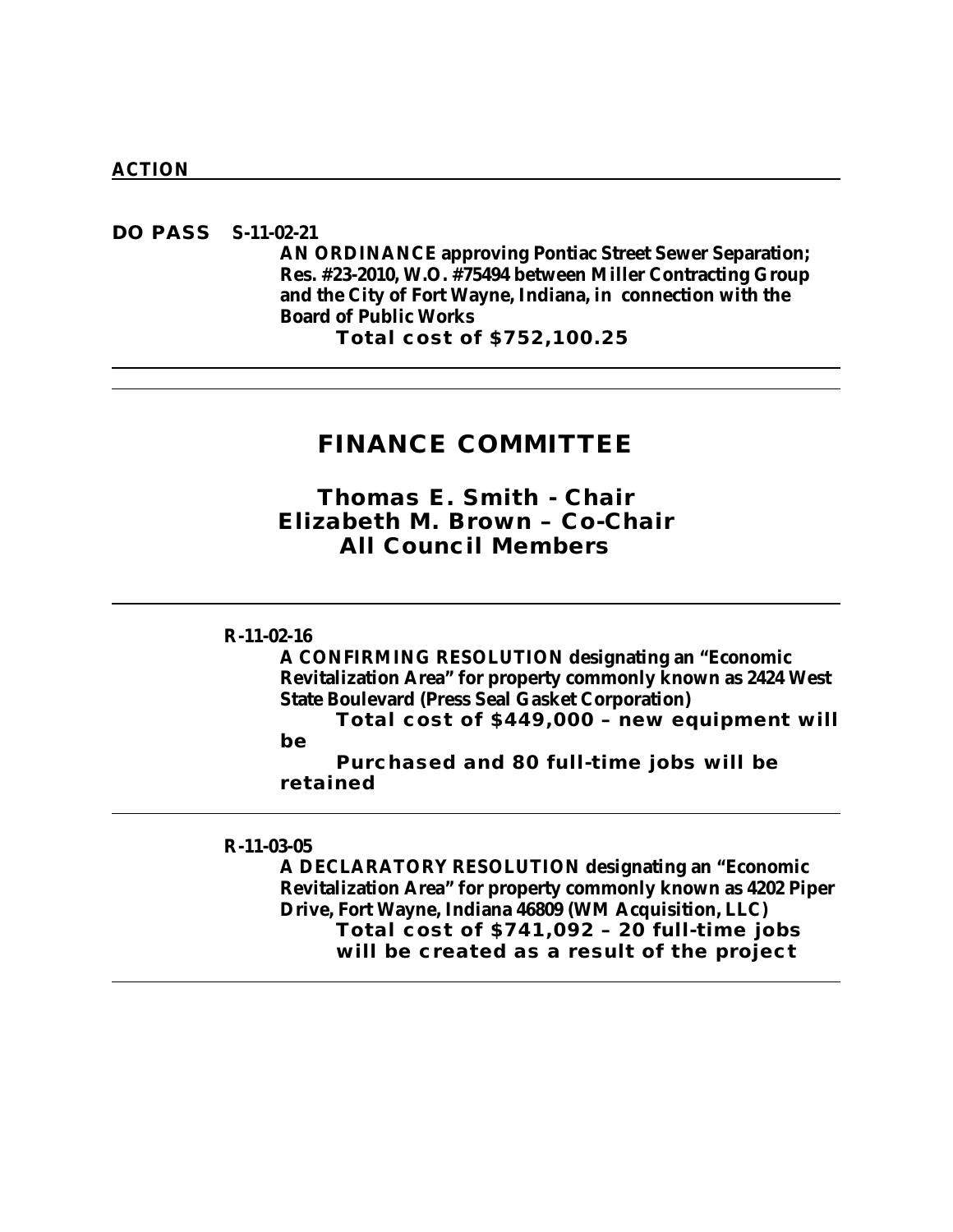## **FINANCE COMMITTEE CONTINUED**

#### **ACTION**

### **DO PASS S-11-02-03**

**AN ORDINANCE approving the purchase and installation of Data Cabling for the building at 200 E. Berry by and through its Department of Purchasing and Martell Electric for the Information Systems Department Total cost of \$570,000**

### **DO PASS S-11-02-05**

**AN ORDINANCE approving the awarding of purchase of Network Equipment for the building at 200 East Berry Street by and through its Department of Purchasing and NETech Corporation for the Information Systems Department Total cost of \$456,000**

### **DO PASS S-11-02-13**

**AN ORDINANCE approving the awarding of ITB #3329 – Demolitions/Lot Restorations for properties throughout the City of Fort Wayne by the City of Fort Wayne, Indiana, by and through its Department of Purchasing and Oxendine, Martin's and Lunz for the Neighborhood Code Enforcement Department Total cost of \$123,729.49**

### **DO PASS S-11-02-18**

**AN ORDINANCE approving the awarding of ITB #3331 – mowing of residential & commercial properties by and through its Department of Purchasing and Diamond Green Galaxie, Get Green, Homescapes, Lawscape, OEM Landscaping and Yard Jobs for the various City of Fort Wayne Departments Total cost of \$466,340**

## **FINANCE COMMITTEE CONTINUED**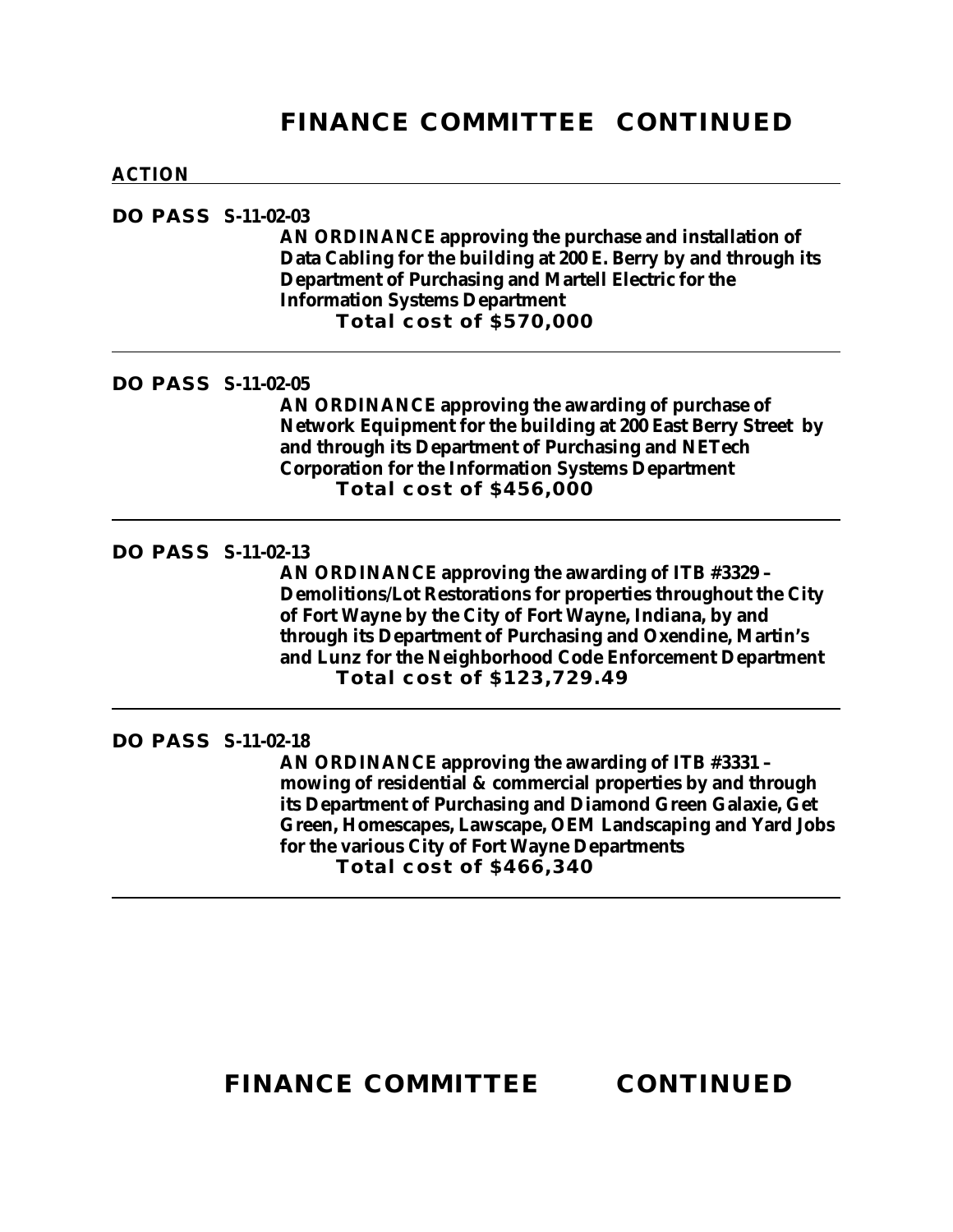#### **DO PASS S-11-02-19**

**AN ORDINANCE approving the awarding of first year extension of RFP #2765 – annual contract for Street Tree Pruning by the City of Fort Wayne, Indiana, by and through its Department of Purchasing and Mudrack Tree Care for the Fort Wayne Parks and Recreation Department**

**Total cost of \$270,000**

### **DO PASS S-11-02-20**

**AN ORDINANCE approving the awarding of ITB #3328 - New Safety Surfacing in all three Pods at the Boundless Playground by and through its Department of Purchasing and Michigan Playgrounds LLC for the Parks and Recreation Department Total cost of \$180,000**

#### **DO PASS S-11-02-22**

**AN ORDINANCE of the Common Council fixing, establishing and ratifying compensation for the year 2011 for certain City employees of the City of Fort Wayne, Indiana, represented by the International Brotherhood of Electrical Workers AFL-CIO, Local 723**

**The agreement is for (3) years, but by Indiana Law, must be annually ratified**

#### **DO PASS S-11-02-23**

**AN ORDINANCE of the Common Council fixing, establishing and ratifying compensation for the year 2011 for certain City employees of the City of Fort Wayne, Indiana, represented by the IAM AW LODGE 2569 – City Utilities** 

**The agreement is for (3) years, but by Indiana** 

**Law, must be annually ratified**

## **FINANCE COMMITTEE CONTINUED**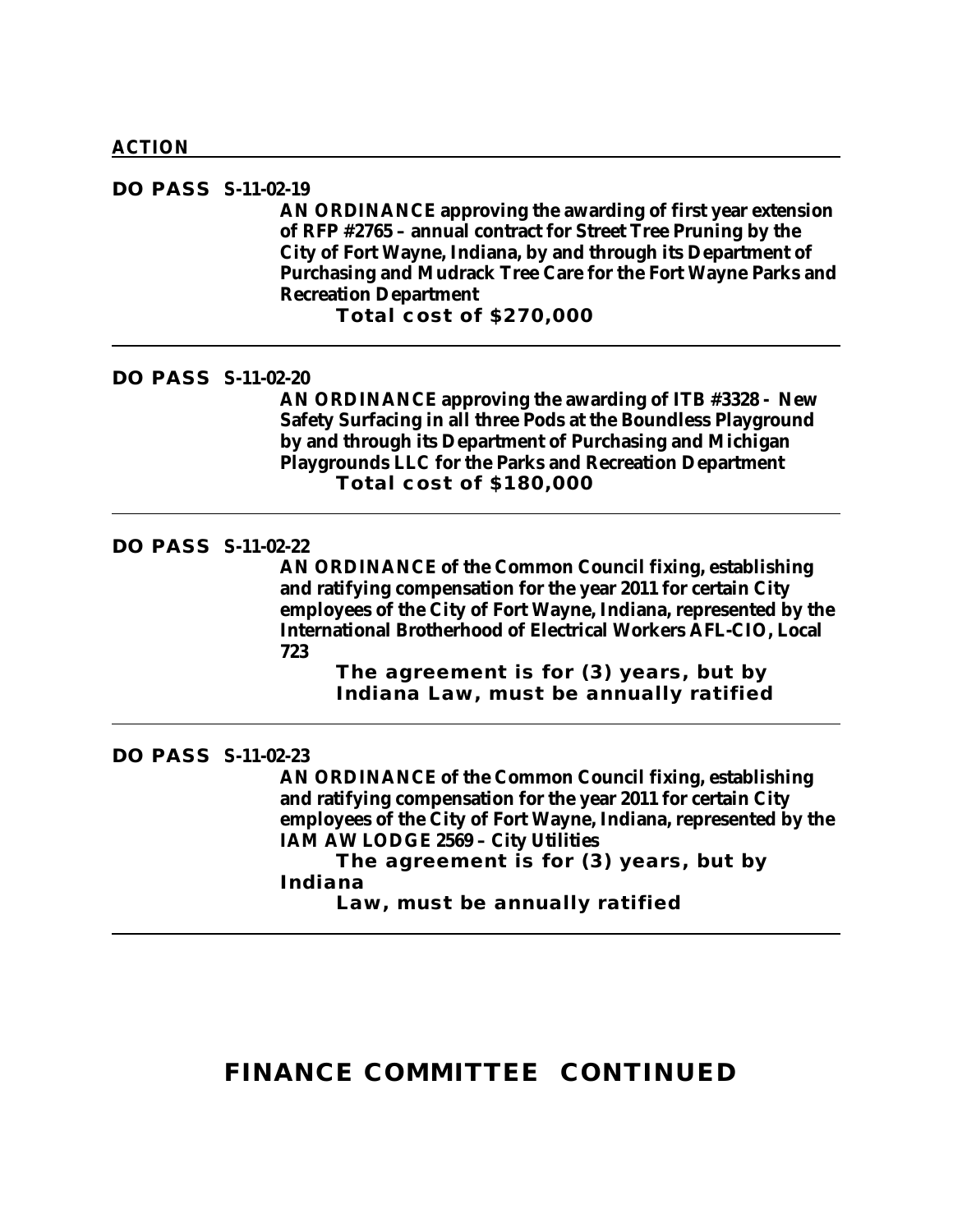**DO PASS S-11-02-24 AN ORDINANCE of the Common Council fixing, establishing and ratifying compensation for the year 2011 for certain City employees of the City of Fort Wayne, Indiana, represented by the IUOE #399 – Street Department**

**The agreement is for (3) years, but by Indiana Law, must be annually ratified**

**DO PASS S-11-02-25**

**AN ORDINANCE of the Common Council fixing, establishing and ratifying compensation for the year 2011 for certain employees of the City of Fort Wayne, Indiana, represented by the Chauffeurs, Teamsters and Helpers Local Union #414 The agreement is for (3) years, but by Indiana Law, must be annually ratified**

#### **DO PASS S-11-02-26**

**AN ORDINANCE of the Common Council fixing, establishing and ratifying compensation for certain City Utilities employees of the City of Fort Wayne, Indiana, represented by the International Union of Operating Engineers, Local Union No. 19/399 (City Utilities)**

**This agreement is for (4) years (2010, 2011, 2012 and 2013), by Indiana Law, must be annually ratified**

#### **WITHDRAW R-11-02-08**

**A RESOLUTION authorizing the transfer of funds between certain accounts within the 2011 budgets of certain City Departments To be Withdrawn**

### **REGULATIONS COMMITTEE**

*John Shoaff – Chair Thomas F. Didier – Co-Chair*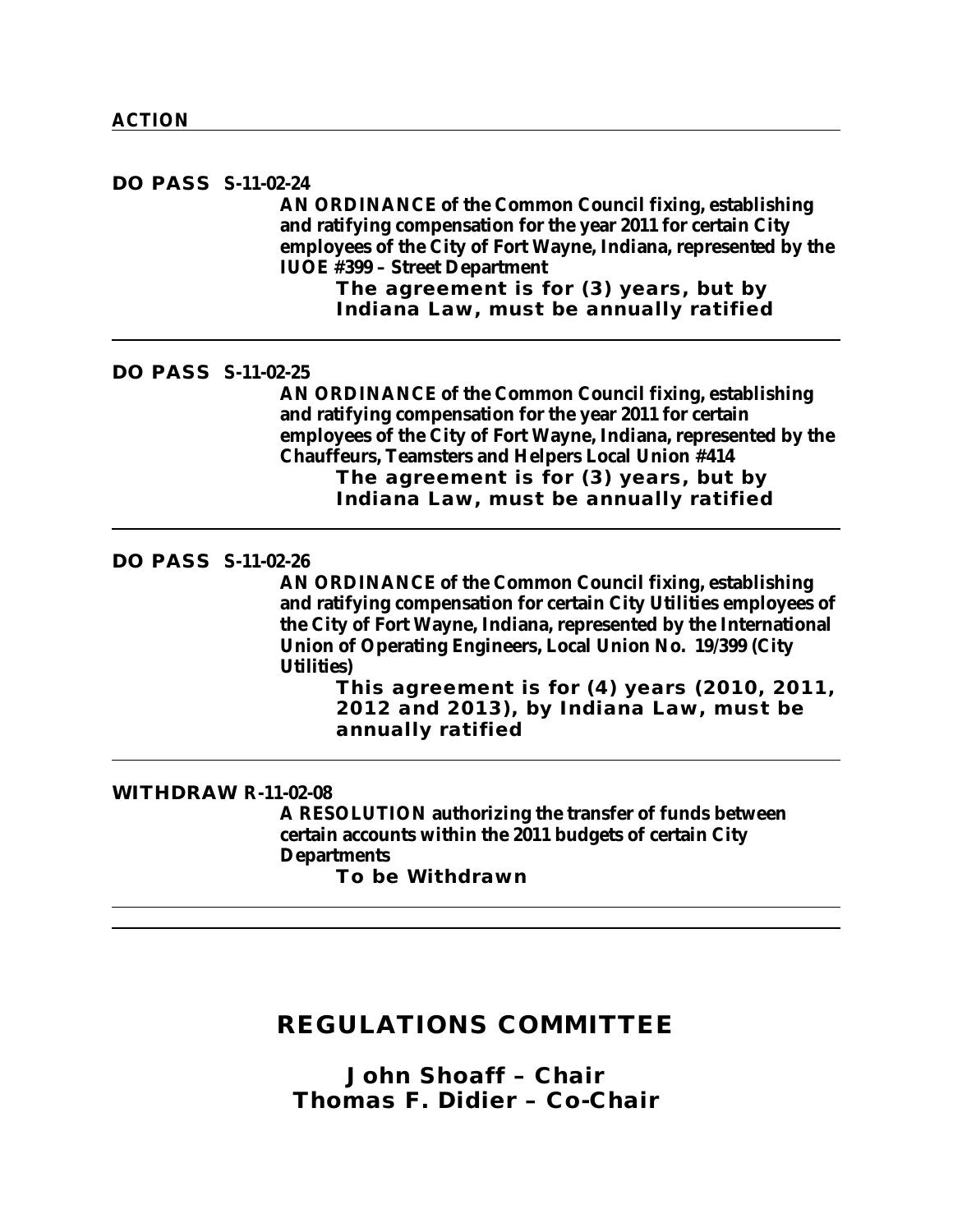### *All Council Members*

#### **ACTION**

**G-10-05-01 AN ORDINANCE amending the Thoroughfare Plan of the City Comprehensive ("Master") Plan by vacating public right-of-way St. Paul's Evangelical Lutheran Church vacate alley between 1120 South Barr Street and 1126 South Barr Street** 

### **G-10-11-12**

**AN ORDINANCE amending the Thoroughfare Plan of the City Comprehensive ("Master") Plan by vacating public right-of-way Vacate an alley right-of-way – the applicant owns the property both north and south of the of the alley and would like to expand the parking lot for their business**

## **PUBLIC WORKS COMMITTEE**

**No Ordinances or Resolutions up for passage**

**PREPARED BY THE OFFICE SANDRA E. KENNEDY OF THE CITY CLERK CITY CLERK**